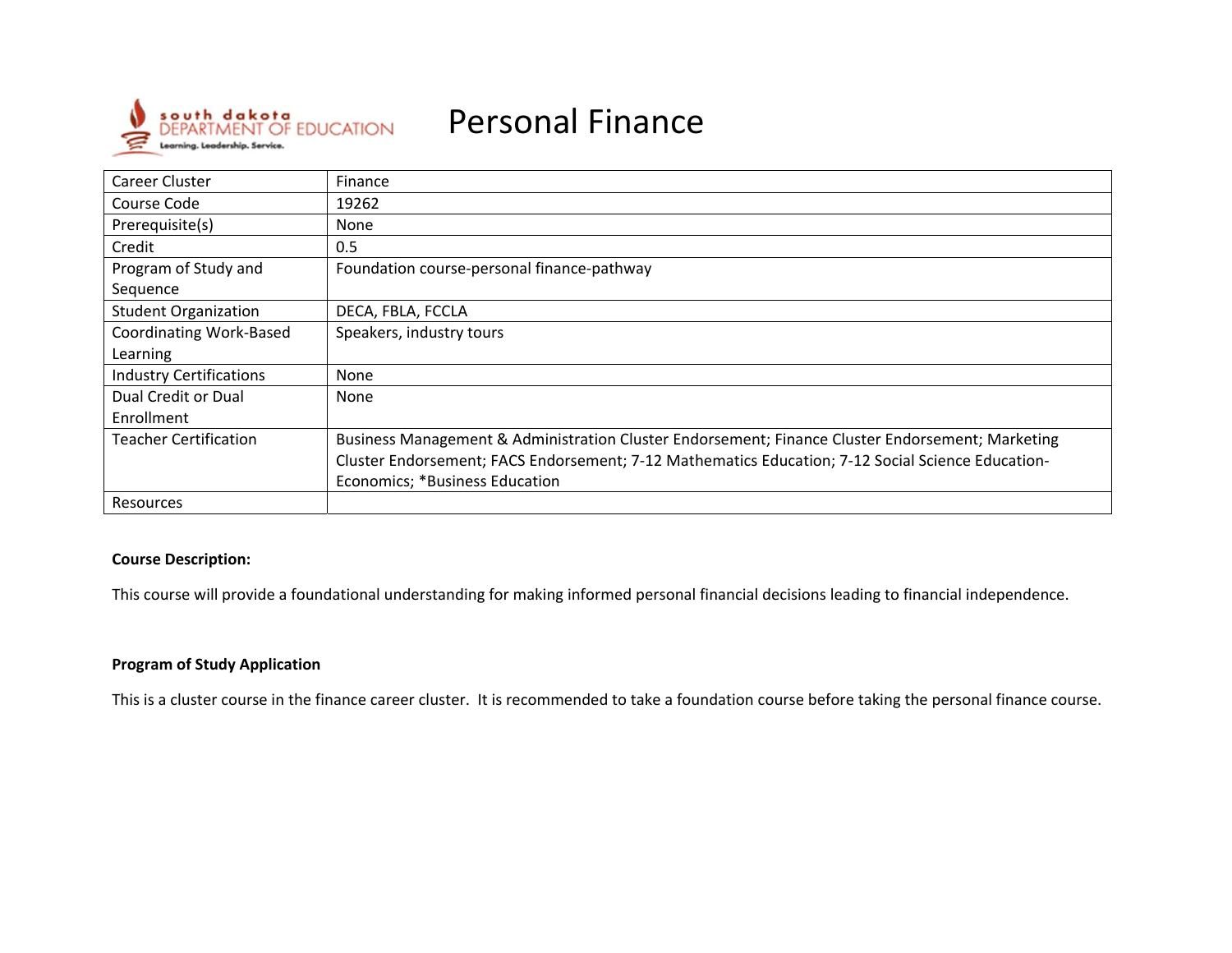### **Course Standards**

#### **Indicator #1: Analyze elements that affect personal income.**

| Webb Level           | Sub-indicator                                                                                                                                                                                            | <b>Integrated Content</b>                                                                        |
|----------------------|----------------------------------------------------------------------------------------------------------------------------------------------------------------------------------------------------------|--------------------------------------------------------------------------------------------------|
| Two<br>Skill/Concept | PF 1.1 Explain controllable factors involved in personal finance.<br>Compare incomes for various careers to one's own personal lifestyle<br>goals.<br>Determine correlation between education and income | www.bls.gov/ooh/<br>Sdmylife.com<br>http://realitycheck.int<br>ocareers.org/RealityCh<br>eck SD/ |
| Two<br>Skill/Concept | PF 1.2 Analyze factors that affect take home pay.<br>Calculate gross and net income<br>Identify voluntary vs. mandatory payroll deductions                                                               | Irs.gov<br>W <sub>4</sub> form<br>Paycheckcity.com                                               |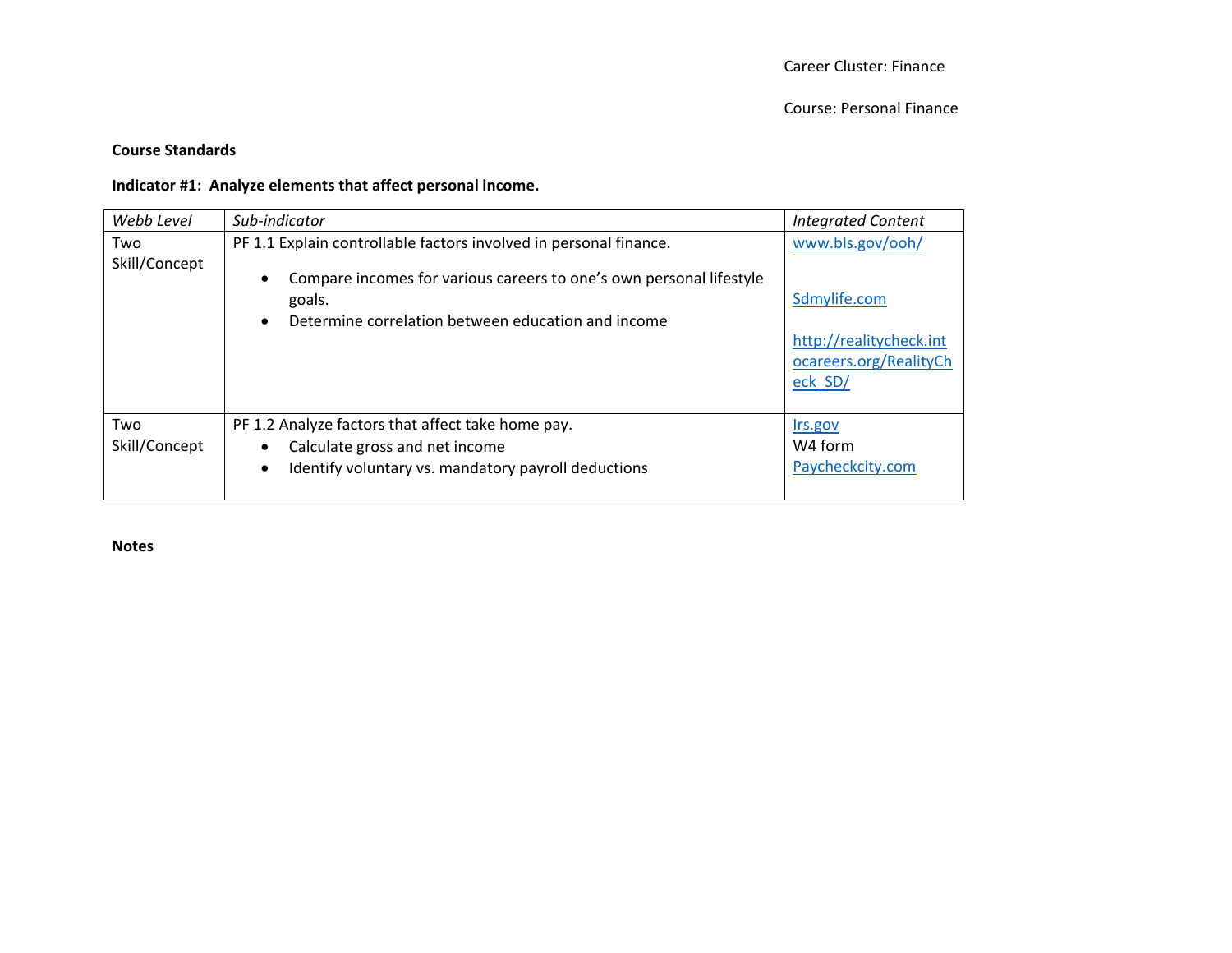Course: Personal Finance

#### **Indicator #2: Implement processes involved in managing personal finances.**

| Webb Level                   | Sub-indicator                                                                                                                                                                                             | <b>Integrated Content</b>                                          |
|------------------------------|-----------------------------------------------------------------------------------------------------------------------------------------------------------------------------------------------------------|--------------------------------------------------------------------|
| Four<br>Extended<br>Thinking | PF 2.1 Execute a rational decision-making process considering alternatives and<br>consequences.<br>Comparison shop for a product based on features, benefits and<br>budget                                | http://practicalmoneys<br>kills.com/foreducators<br>/lesson plans/ |
| One<br>Recall                | PF 2.2 Differentiate among various money management tools.<br>Compare and contrast money management tools (Certificates of<br>Deposit, bonds, money market accounts, checking accounts)                   |                                                                    |
| Two<br>Skill/Concept         | PF 2.3 Generate a system to organize finances and maintain records.<br>Prepare a net worth statement<br>Develop a system to organize financial records<br>$\bullet$<br>Create a budget and track expenses | Mint.com                                                           |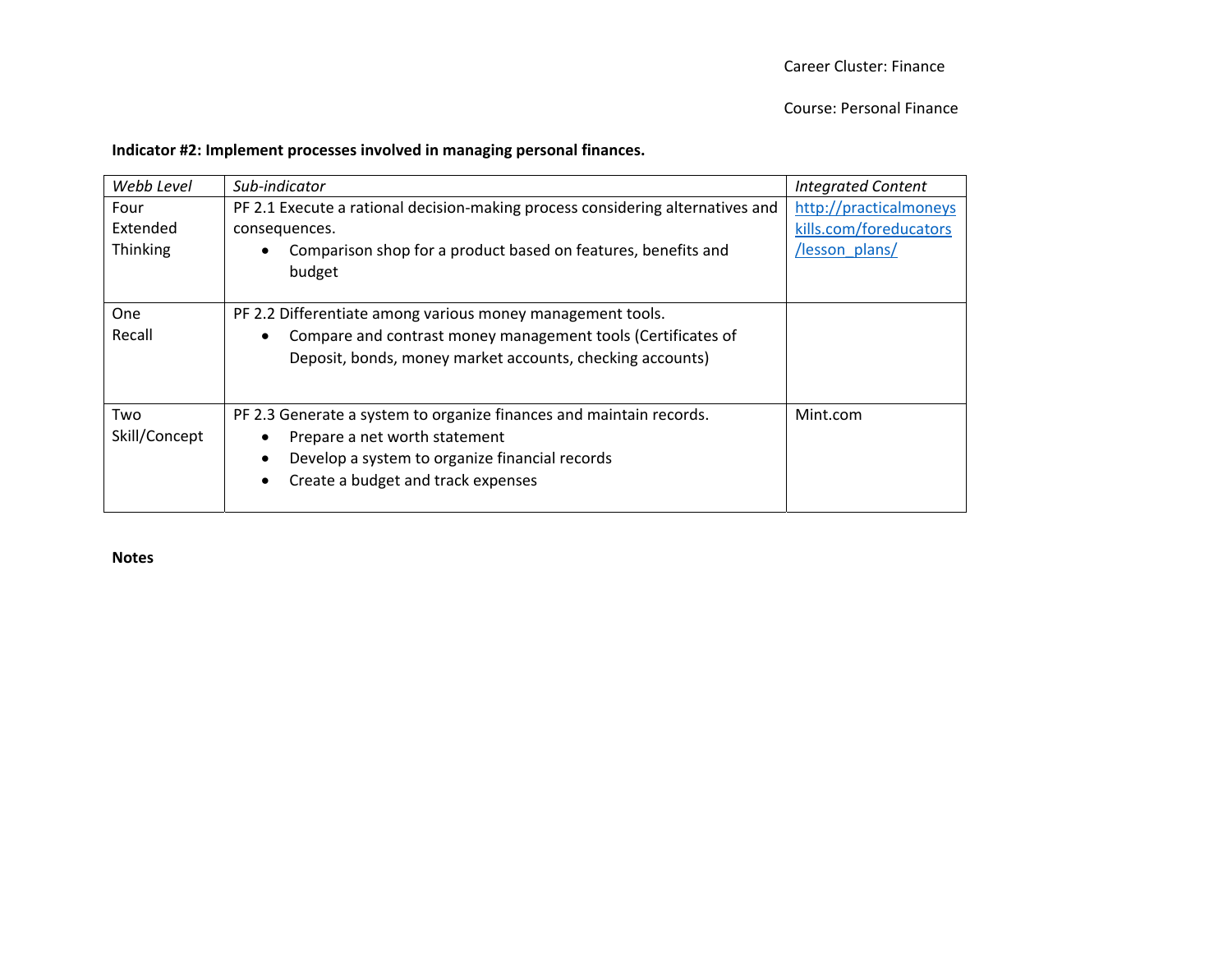#### **Indicator #3: Use an informed decision‐making process to manage credit and debt.**

| Webb Level           | Sub-indicator                                                                                                                                                                                 | <b>Integrated Content</b>                                    |
|----------------------|-----------------------------------------------------------------------------------------------------------------------------------------------------------------------------------------------|--------------------------------------------------------------|
| One<br>Recall        | PF 3.1 Differentiate the sources, costs and benefits of using consumer credit.<br>Calculate the length of time and total cost of consumer credit (credit                                      | <b>Minimum Payment</b><br><b>Calculators</b>                 |
|                      | cards, installment loans, student loans, and mortgages)<br>Compare different types of consumer credit                                                                                         |                                                              |
| Two<br>Skill/Concept | PF 3.2 Explain the positive and negative consequences of using credit.<br>Explain how financial decisions affect credit history and score<br>Explain consequences of poor financial decisions | https://www.youtube.<br>com/watch?v=pTd9Z2<br>nCjM0          |
|                      |                                                                                                                                                                                               | www.myfico.com/cred<br>iteducation/whatsinyo<br>urscore.aspx |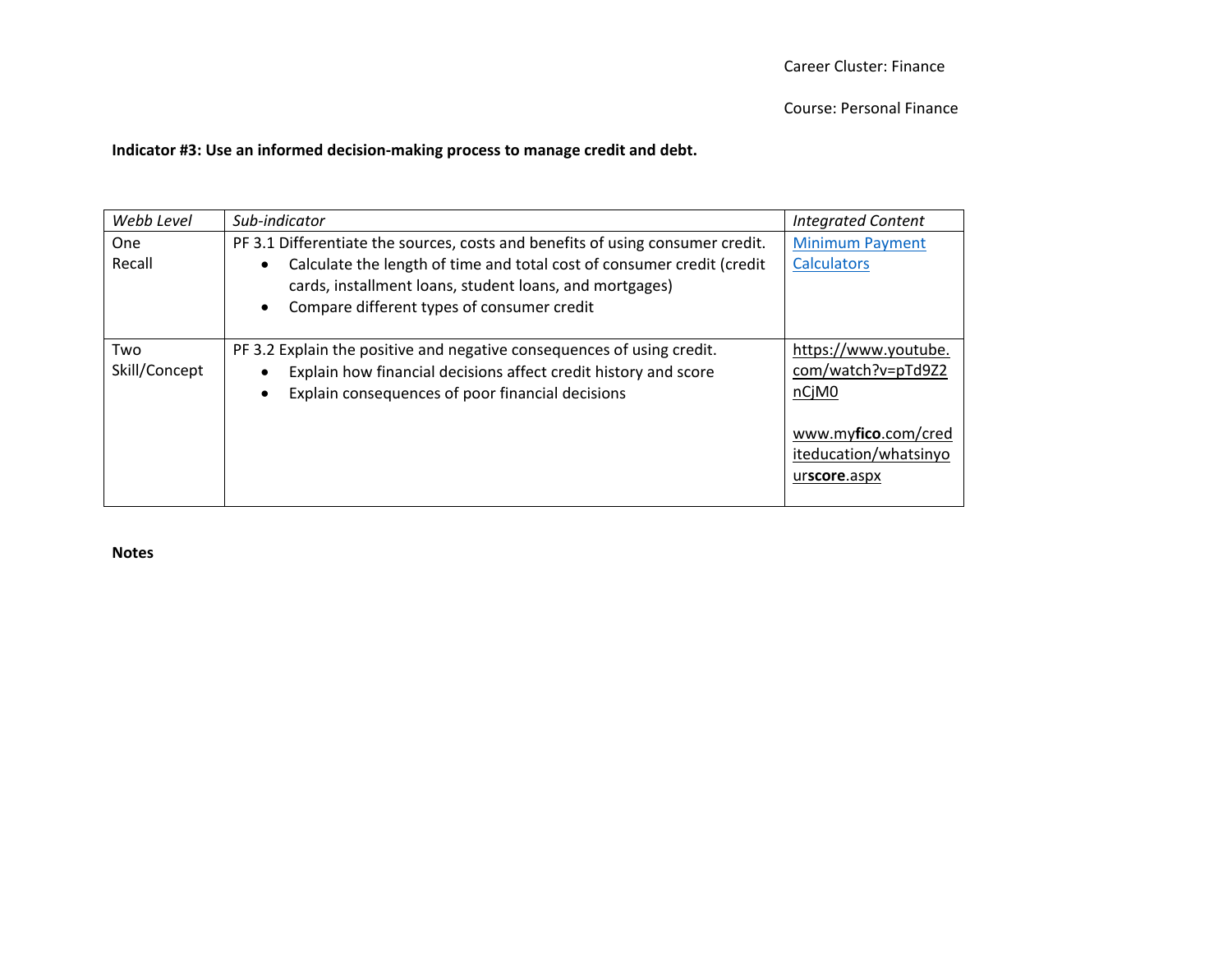## **Indicator #4: Evaluate savings and investment options to meet short‐ and long‐term goals.**

| <b>Webb Level</b>    | <b>Sub Indicator</b>                                                                                                                                                                                                                                                                   | <b>Integrated content</b>                                                   |
|----------------------|----------------------------------------------------------------------------------------------------------------------------------------------------------------------------------------------------------------------------------------------------------------------------------------|-----------------------------------------------------------------------------|
| Two<br>Skill/Concept | PF 4.1 Explain how saving contributes to financial security.<br>Explain difference between saving and investing.<br>Set savings goals<br>Calculate how long it will take to save a three to six<br>month emergency fund.                                                               | Feedthepig.org                                                              |
| Two<br>Skill/Concept | PF 4.2 Explain how investing builds wealth and helps meet<br>financial goals.<br>Participate in "stock market" simulation.<br>Understand relationship between risk and return<br>Calculate time value of money<br>Identify benefits of a diversified investment portfolio<br>$\bullet$ | Howthemarketworks.com<br>www.msn.com/en-<br>us/money/tools/timevalueofmoney |